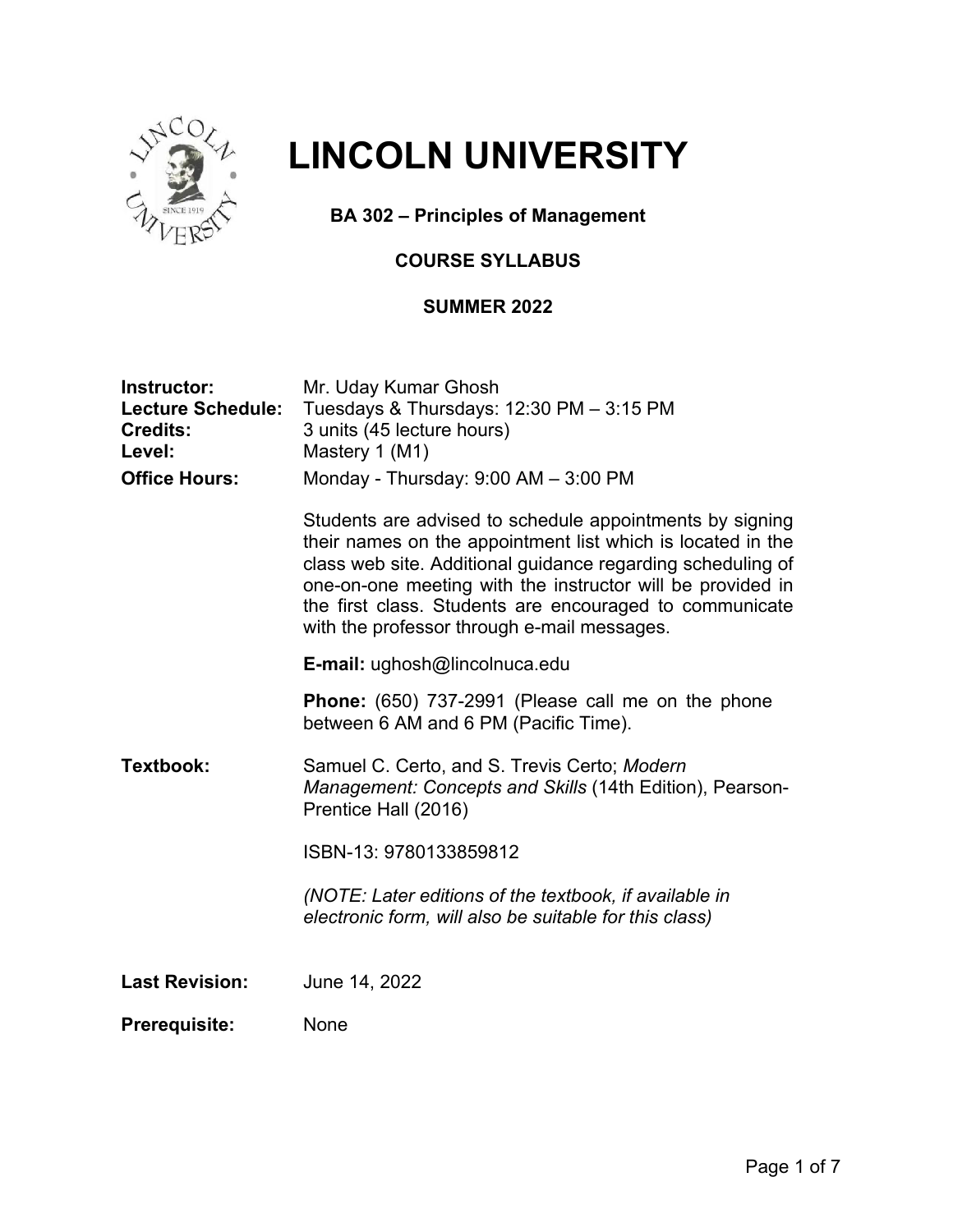### **COURSE DESCRIPTION**

The course will cover concepts and techniques used by managers to (i) propose, plan, secure resources, and develop a realistic budget for a business project, and (ii) lead the project teams towards successful completion of the project. Students will be engaged in traditional classroom learning, participation in all facets of a group project involving a realistic endeavor in a selected real-world situation, virtual in-class group discussions, and on-line discussions focused on a variety of management issues/situations.

### **COURSE OBJECTIVES**

A student after successfully completing this course should be able to (i) develop strategies, goals, and objectives in order to enhance performance and sustainability by following good practices for organizational planning; (ii) acquire skills necessary for communicating a shared vision, motivating and empowering others, and creating a culture of ethical decision-making and enterprise; (iii) effectively utilize human, physical, and financial resources for efficient attainment of organizational goals; and (iv) develop metrics which can become the basis for comparison of the attained organizational goals with planned organizational goals in pursuit of improved organizational effectiveness.

| No. | <b>Course Learning Outcome</b><br>(CLO)                                                                                                                         | Program<br>Learning<br><b>Outcomes</b><br>(PLOs) | <b>Institutional</b><br>Learning<br><b>Outcomes</b><br>(ILOS) | <b>Assessment</b><br><b>Activities/Task</b>                                                      |
|-----|-----------------------------------------------------------------------------------------------------------------------------------------------------------------|--------------------------------------------------|---------------------------------------------------------------|--------------------------------------------------------------------------------------------------|
|     | Demonstrable ability to<br>develop strategies, goals,<br>and objectives in order to<br>enhance performance and<br>sustainability of an<br>organization.         | 1, 3 & 8 & 5                                     | 1b and 3b                                                     | Group Project;<br>Examinations;<br>On-line<br>Discussions;<br>and In-class<br><b>Discussions</b> |
| 2   | Ability to demonstrate organizational<br>teamwork and leadership skills<br>necessary for effective<br>implementation of<br>organizational decisions and policy. | 2, 3 & 4                                         | $1b$ , $3b$ , and<br>4 <sub>b</sub>                           | <b>Group Project</b><br>Plan:<br>On-line<br>Discussions;<br>and In-class<br><b>Discussions</b>   |

# **COURSE LEARNING OUTCOMES AND ASSESSMENT1**

 $1$  Detailed description of learning outcomes and information about the assessment procedure are available at the Center for Teaching and Learning website (ctl.lincolnuca.edu).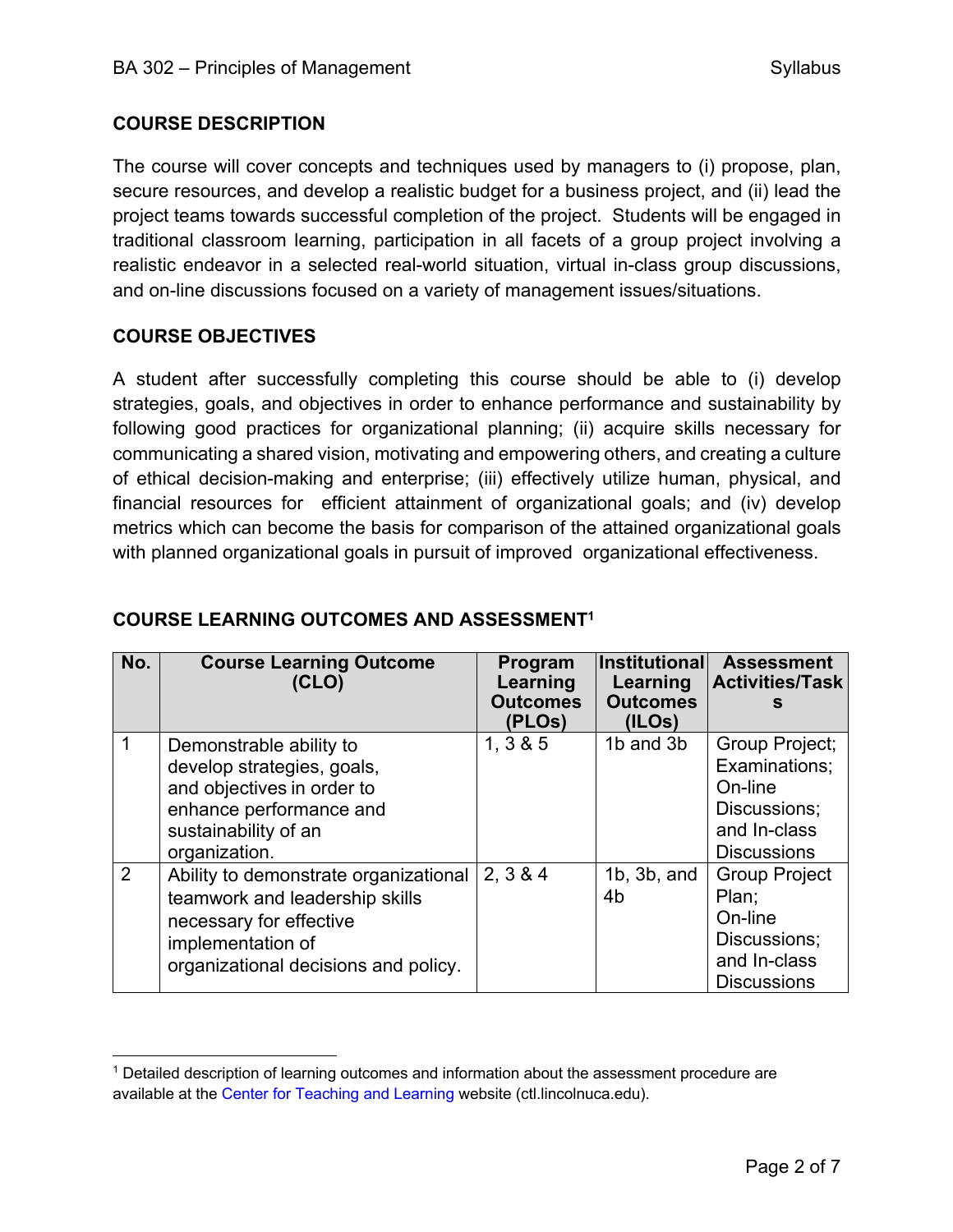| 3              | Ability to utilize theoretical<br>knowledge, problem-solving<br>skills, and practical experiences<br>when conducting strategic<br>analyses, operational planning,<br>and operational control in a<br>typical business<br>organization. | 1, 2, 5 & 6 | 1b, 3b, 4b,<br>and 7b                   | <b>Group Project</b><br>Plan; Group<br>Project                                                                                                       |
|----------------|----------------------------------------------------------------------------------------------------------------------------------------------------------------------------------------------------------------------------------------|-------------|-----------------------------------------|------------------------------------------------------------------------------------------------------------------------------------------------------|
| $\overline{4}$ | Ability to identify ethical<br>issues/problems in business<br>organizations and conduct<br>decision-making within standard<br>ethical framework in a global<br>setting.                                                                | 4,5 & 6     | 2b and 5b                               | <b>Final Project</b><br>Report; On-line<br><b>Discussion</b><br>Posts; In-class<br><b>Discussions</b>                                                |
| 5              | Ability to create effective narrative<br>communications, and present<br>their reports/findings, orally<br>and/or in written form, effectively<br>to diverse professional<br>audiences.                                                 | 3 & 5       | 1b, 2b, 3b,<br>and 6b                   | <b>Final Project</b><br>Report;<br>On-line<br><b>Discussion</b><br>Posts;<br>In-class<br>Discussions;<br>and Project<br><b>Briefing</b>              |
| 6              | Ability to handle business<br>opportunities and associated<br>challenges of globalization by<br>applying proven decision-support<br>methodologies to address<br>problems/issues to the operations of<br>dynamic global enterprises.    | 1, 3, 5 & 6 | $\overline{1}$ b, 3b, 4b,<br>6b, and 7b | <b>Final Project</b><br>Report;<br>Project<br>Briefing,<br>On-line<br><b>Discussion</b><br>Posts;<br>In-class<br>Discussions;<br>and<br>Examinations |

# **INSTRUCTION PROCEDURE AND METHODOLOGY**

This class will be conducted interactively in face-to-face sessions. Assignments shall be CANVAS for discussions and class management. All students will participate in class discussions, formal presentations, and in-class exercises. Short oral presentations may also be required in conjunction with homework assignments and in-class discussions. Assignments will be given weekly and may consist of textbook exercises and research questions. Students must complete all assignments and take all quizzes, mid-term exam and final exam on **the specified due dates**.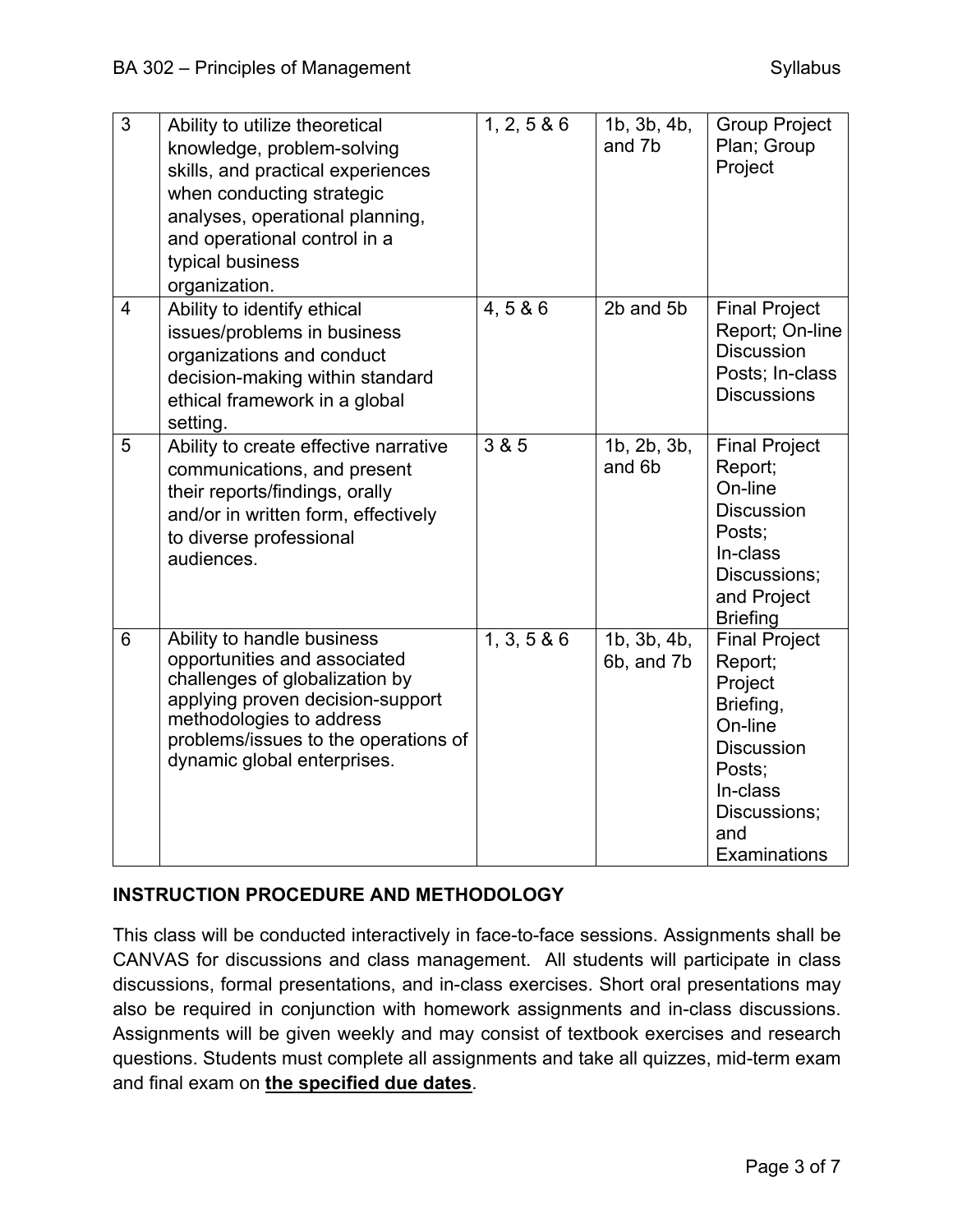Plagiarism will result in the grade "F" and a report to the administration.

Students are expected to utilize their personal laptop computers, the computer lab, and the resources available in the school library (when they are at the Lincoln University campus).

Assignments and projects require students to actively use resources of the library. Detailed guide to business *resources of the library* as well as the description of Lincoln University approach to *information literacy* are available at the Center for Teaching and Learning website (ctl.lincolnuca.edu).

### **ATTENDANCE**

Students are expected to attend each class session. If you cannot attend a class due to a valid reason, please notify the instructor prior to the class.

#### **CLASS PROJECTS**

Project work is designed to familiarize students with an industry, product, or technology of their interest. Projects may be assigned individually, and/or as group projects. If a number of students work together on a group project, the score for the project report and presentation may not be the same for all members of the project team. The Final Report for a group project will be turned in as a formal electronic document. All sources of content in a project report must be referenced. APA standard is recommended for formatting and organizing project reports.

#### **EXAMINATIONS**

Both, mid-term and final exams will include questions requiring written essay answers. The essay answers must be written clearly, easy to read, and organized logically with reference to the questions being answered. Graphs, charts, tables, and other supporting illustrations should be inserted in the answers, where appropriate.

Examples to illustrate the answers are required. Exams will cover all assigned chapters, and any additional readings or supplementary materials covered in class.

Students will be required to work on the exams in the regular classroom for this course/section (like attending a regular class).

#### **TIME SPENT ON OUT-OF-CLASS WORK**

The estimated time which a student should spend on out-of-class work/assignments in this course is 6 hours every week (about 90 hours for the course.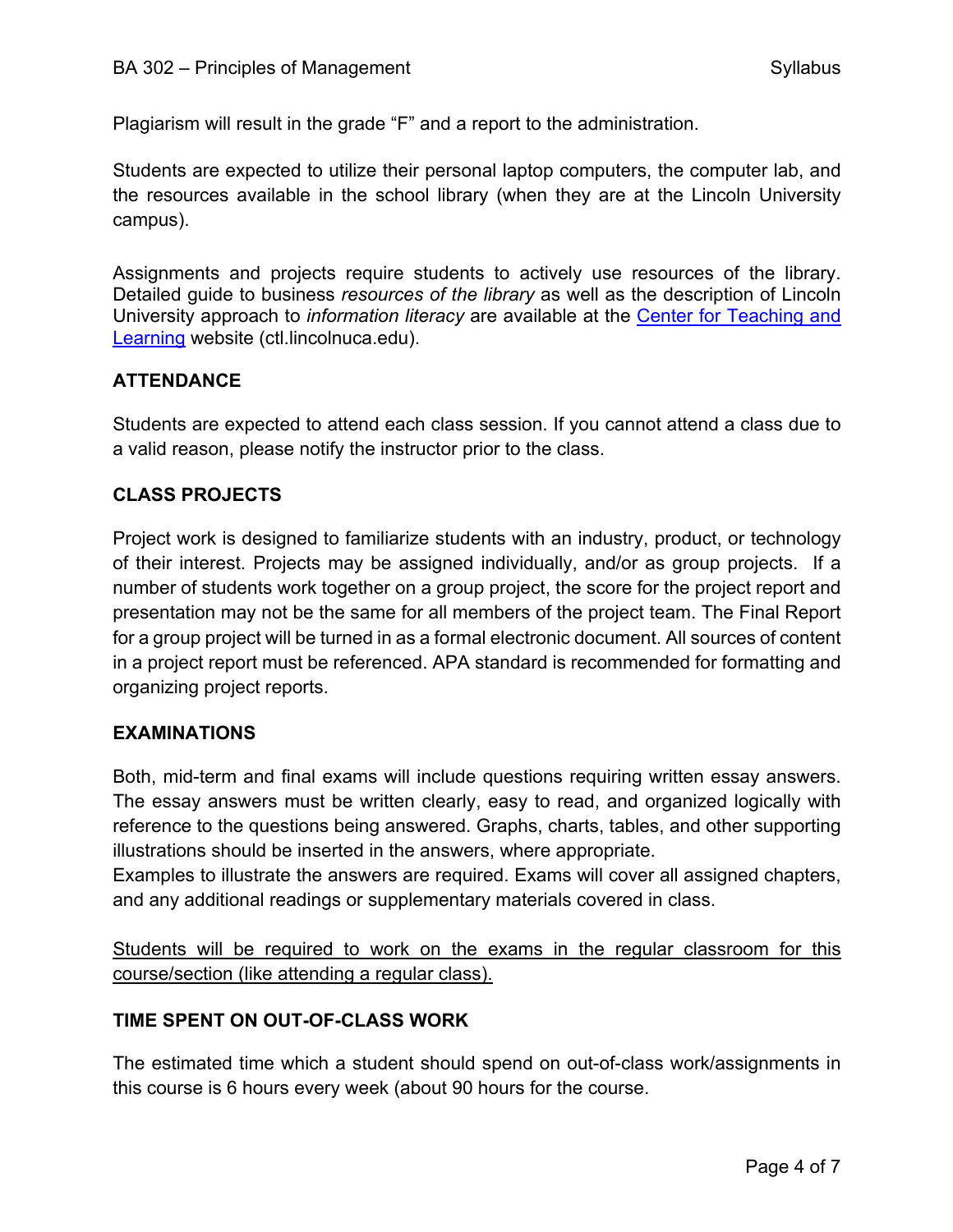#### **GRADING AND SCORING**

All assigned work, and class activities will be graded by following the guidelines/criteria presented below:

#### POINT SCORE

The course grade will be based on the total number of points scored by a student. The allocation of the total of 100 points to various gradable out-of-class assignments and class activities is provided in the table below:

| <b>GRADE STRUCTURE</b>              | <b>POINTS</b> |
|-------------------------------------|---------------|
| Oral Presentation + Team Evaluation | $70 + 30$     |
| Attendance                          | 30            |
| Participation in the Class          | 70            |
| Mid Term Exam                       | 100           |
| <b>Final Exam</b>                   | 100           |
|                                     |               |
| <b>Total Points</b>                 | 400           |

#### COURSE GRADE

The points needed for securing a given course grade are shown in the table posted below:

| Grade         |     |      |            |      | $R_{-}$ | ∼≖   |      |      |         |    |
|---------------|-----|------|------------|------|---------|------|------|------|---------|----|
| Points $400-$ |     | 359- | 339-       | 319- | 299-    | 279- | 259- | 239- | $219 -$ | 80 |
|               | 360 | 340  | חרכ<br>ა∠∪ | 300  | 280     | 260  | 240  | 22C  | 180     |    |

If both grades for the midterm and final exams are "F", the term grade for the course will be 'F' regardless of the grades for the project and classroom activities.

#### **MAKE-UP WORK**

Assignments are to be completed on time during the course. Late assignments will result in a reduced grade. Mid-term and final exams and group presentations cannot be made up if missed, unless there is a documented emergency.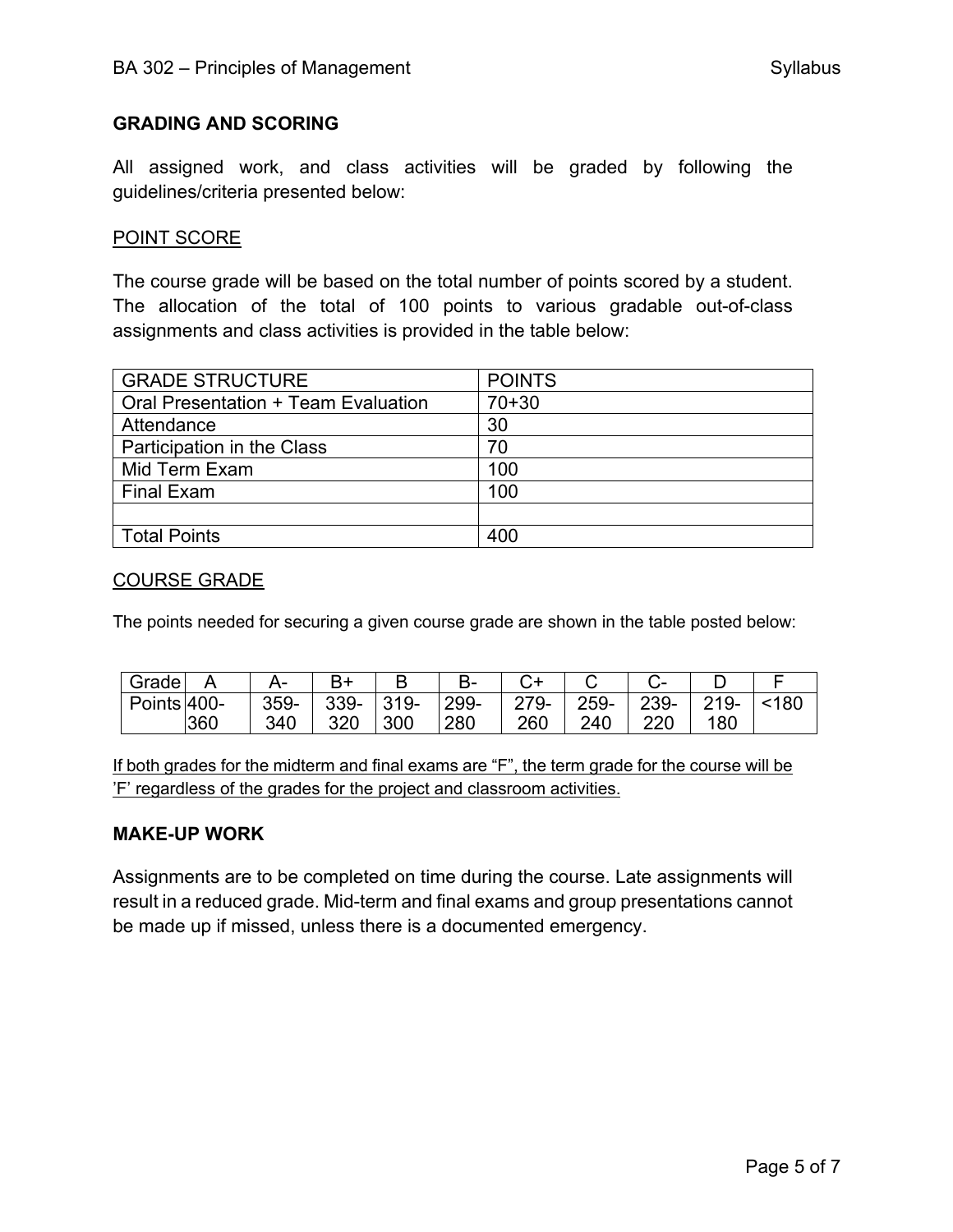# **COURSE SCHEDULE**

| <b>WEEK</b>    | <b>Class</b> | <b>Topic(s) &amp; Activities</b>                                                                                                                                                                              | Chapter(s)      |                |  |
|----------------|--------------|---------------------------------------------------------------------------------------------------------------------------------------------------------------------------------------------------------------|-----------------|----------------|--|
|                | <b>Date</b>  |                                                                                                                                                                                                               | <b>Textbook</b> | <b>Lecture</b> |  |
| $\mathbf{1}$   |              | June 14 Orientation via Syllabus<br>Introduction to Modern<br>Management - Ch. 1<br>Management & Enterprise - Ch. 2<br>Do in-class:<br><b>Introductions of Class Members</b><br>Overview of the BA 302 Course | Ch. 1&2         | Ch. 1&2        |  |
| $\overline{2}$ | June16       | <b>Reading Assignment:</b><br>Society, Ethics, & Sustainability -<br>Ch.3<br>Do in-class:<br><b>Planning the Project</b>                                                                                      | Ch.3            | Ch.3           |  |
| 3              |              | June 21 Reading Assignment:<br>Management and Diversity - Ch.<br>4<br>Managing in the Global Arena -<br>Ch.5<br>Do in-class:<br><b>Project Review</b><br><b>Submission of Project Proposals</b>               | Ch. 4&5         | Ch. 4&5        |  |
| 4              |              | June 23 Reading Assignment:<br>(a) Creativity & Innovation - Ch 6<br>(b) Plans and Planning Tools - Ch. 7                                                                                                     | Ch. 6&7         | Ch. 6&7        |  |
| 5              |              | June 28 Reading Assignment:<br>Making Decisions - Ch. 8<br>Strategic Planning - Ch. 9<br><b>Project Status Review</b>                                                                                         | Ch. 8&9         | Ch. 8&9        |  |
| 6              |              | June 30 Reading Assignment:<br>Fundamental of Organizing - Ch.<br>10<br><b>Revisions</b>                                                                                                                      | Ch. $10$        | Ch. 10         |  |
| $\overline{7}$ | July 5       | <b>MID TERM EXAM</b>                                                                                                                                                                                          | $Ch. 1 - 10$    |                |  |
| 8              | July 7       | <b>Reading Assignment</b><br>Responsibility, Authority, and<br>Delegation - Ch. 11<br>HR Management - Ch. 12                                                                                                  | Ch. 11&12       | Ch. 11&12      |  |
| 9              | July $12$    | <b>Reading Assignment:</b><br>Changing Organizations - Ch 13<br>Influencing & Communication -                                                                                                                 | Ch. 13&14       | Ch. 13&14      |  |